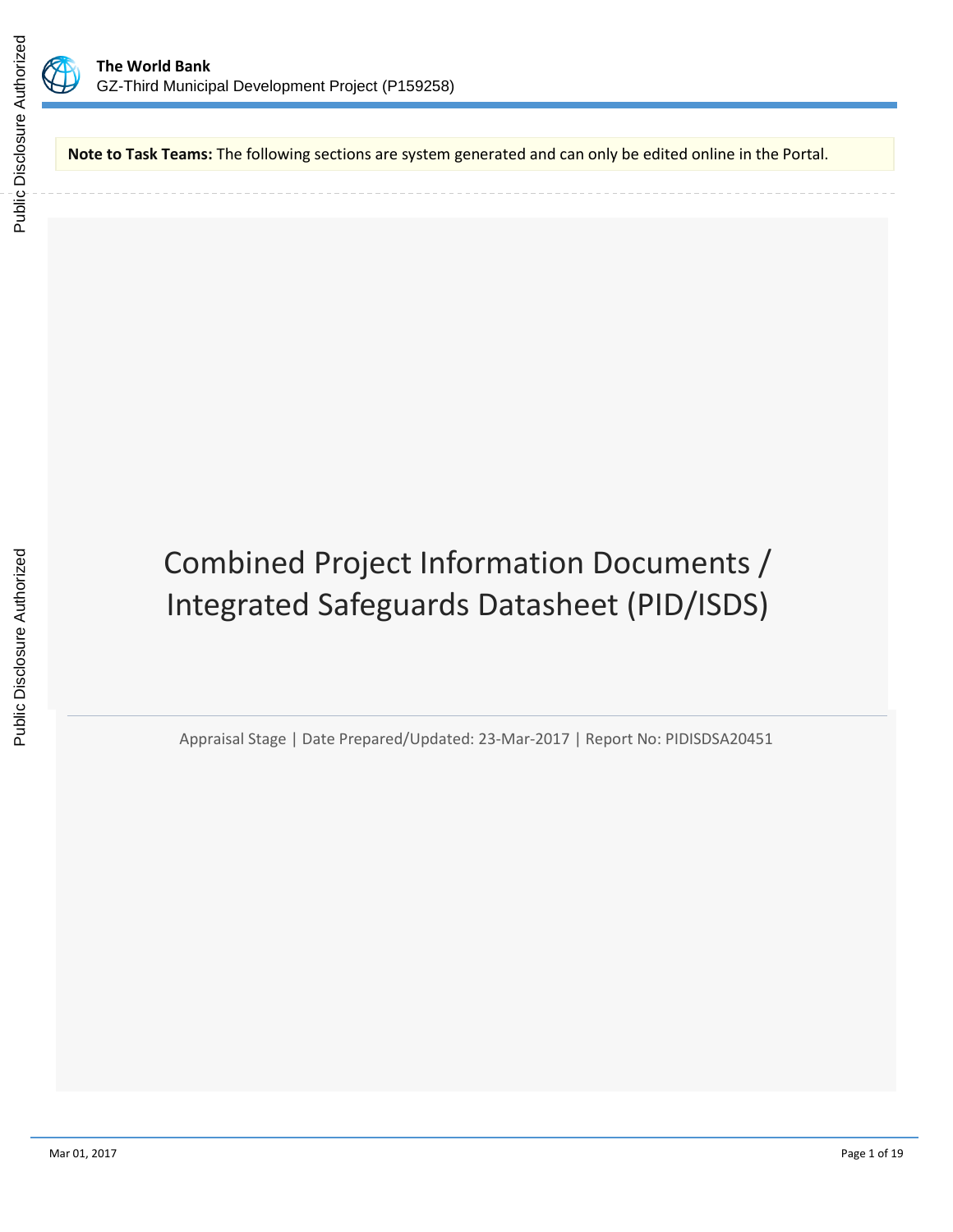

# **BASIC INFORMATION**

#### **OPS\_TABLE\_BASIC\_DATA A. Basic Project Data**

| Country<br>West Bank and Gaza                             | Project ID<br>P159258                                                                                    | Project Name<br><b>GZ-Third Municipal</b><br>Development Project                  | Parent Project ID (if any)                                                            |
|-----------------------------------------------------------|----------------------------------------------------------------------------------------------------------|-----------------------------------------------------------------------------------|---------------------------------------------------------------------------------------|
| Region<br>MIDDLE EAST AND NORTH<br>AFRICA                 | <b>Estimated Appraisal Date</b><br>20-Mar-2017                                                           | <b>Estimated Board Date</b><br>20-Jul-2017                                        | Practice Area (Lead)<br>Social, Urban, Rural and<br><b>Resilience Global Practice</b> |
| Lending Instrument<br><b>Investment Project Financing</b> | Borrower(s)<br>Palestine Liberation<br>Organization (For The<br>Benefit of the Palestinian<br>Authority) | <b>Implementing Agency</b><br><b>Municipal Development</b><br>Lending Fund (MDLF) |                                                                                       |

# Proposed Development Objective(s)

Enhance the institutional capacity of municipalities in West Bank and Gaza for more accountable and sustainable service delivery

| Components                                         |
|----------------------------------------------------|
| Municipal Performance and Service Delivery         |
| Capacity Development                               |
| <b>Municipal Partnership Projects</b>              |
| Project Implementation Support and Management Cost |
|                                                    |

# **Financing (in USD Million)**

| <b>Financing Source</b>                                     | Amount |
|-------------------------------------------------------------|--------|
| <b>Borrower</b>                                             | 11.50  |
| FRANCE: Govt. of [MOFA and AFD (C2D)]                       | 10.64  |
| NETHERLANDS, Govt. of THE (Except for MOFA/Min of Dev. Coop | 1.28   |
| GERMANY: KREDITANSTALT FUR WIEDERAUFBAU (KFW)               | 31.91  |
| State and Peace Building Fund                               | 1.00   |
| <b>Special Financing</b>                                    | 15.00  |
| SWITZERLAND: Swiss Agency for Dev. & Coop. (SDC)            | 4.04   |
| West Bank & Gaza - Non IBRD Funded                          | 20.21  |
| <b>Total Project Cost</b>                                   | 95.59  |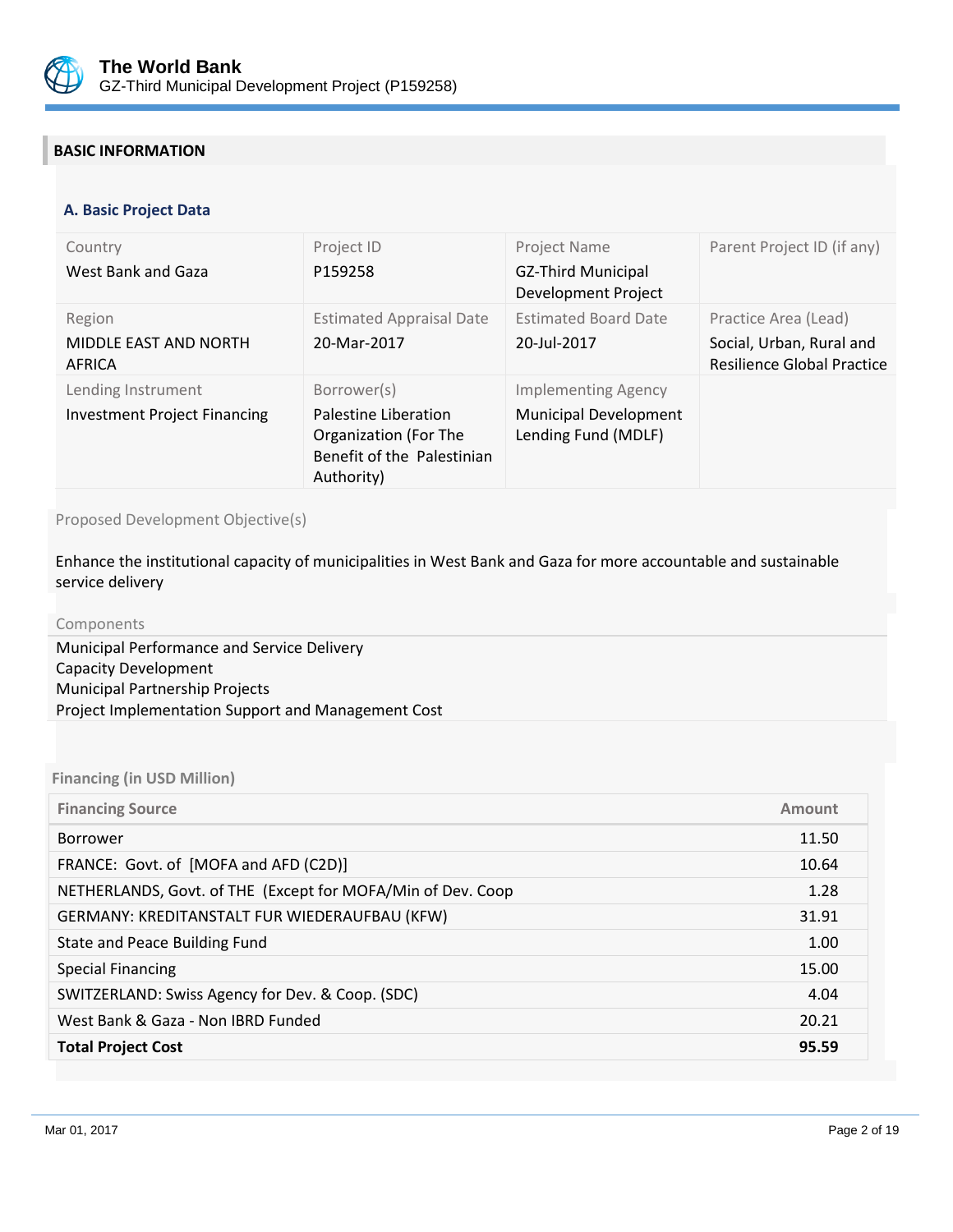

Environmental Assessment Category

B - Partial Assessment

Decision

The review did authorize the preparation to continue

#### **Note to Task Teams:** End of system generated content, document is editable from here.

Other Decision (as needed)

#### **B. Introduction and Context**

- 1. **The Palestinian Authority (PA) was established in the West Bank and Gaza shortly after the Oslo Accords of 1993**. The PA assumed civilian responsibility for most of the Palestinian residents: its security powers were limited, however, to the major urban centers. Israel maintained full control of large tracts of land around settlements and primary movement axes, leaving 61 percent of the West Bank (called Area C) outside the PA's reach. Under the Oslo accords, this arrangement was intended as a temporary measure, to be replaced by a finalstatus agreement by the year 2000, but it still remains in force. Several peace processes were initiated but none so far have been successful. In 2007, the National Unity Government collapsed and violent conflict erupted in Gaza between the two political parties: Fatah and Hamas, resulting in two separate government entities, one based in Ramallah and the other in Gaza. Although a consensus government was established in 2014 (made up of a cabinet of technocrats, who are not affiliated with any political party, endorsed by both *Fatah* and *Hamas*) the internal polity remains divided.
- 2. **The economic situation remains worrying with recent growth being mainly driven by Gaza reconstruction.** Unemployment in the West Bank and Gaza continues to be extremely high and has further increased to 27%. As many as quarter of the population lived below the national poverty line according to the latest available data (Palestinian Central Bureau of Statistics, 2011).
- 3. **On the fiscal front, recent growth and fiscal consolidation efforts have reduced the relative size of the PA's deficit. However, Palestinian economic growth and PA revenue potential remain significantly depressed by movement and access restrictions.** The inability of Palestinians to exploit economic opportunities in Area C, for example, has been estimated by the Bank as reducing potential Palestinian GDP by up to US\$3.5 billion per year, and potential revenue by up to US\$800 million a year. Low tax effectiveness in Gaza and lower than hoped for compliance in the West Bank also affect the PA's revenue potential.
- 4. **Fiscal pressures are expected to intensify throughout the rest of the year if additional donor aid is not identified.** Aid to the PA budget has declined from 32 percent of GDP in 2008 to about 5 percent for 2016. In nominal terms, aid has declined from about US\$2 billion in 2008 to US\$700 million projected in 2016, while the PA's total deficit is projected to reach US\$1.3 billion or about 10 percent of GDP in 2016, leading to a financing gap in excess of US\$600 million. While both budget support and donor aid directed toward development projects have been reduced, the most significant drop occurred in budget support grants. As in previous years, the gap will be financed through borrowing from domestic banks and domestic arrears to the pension fund and private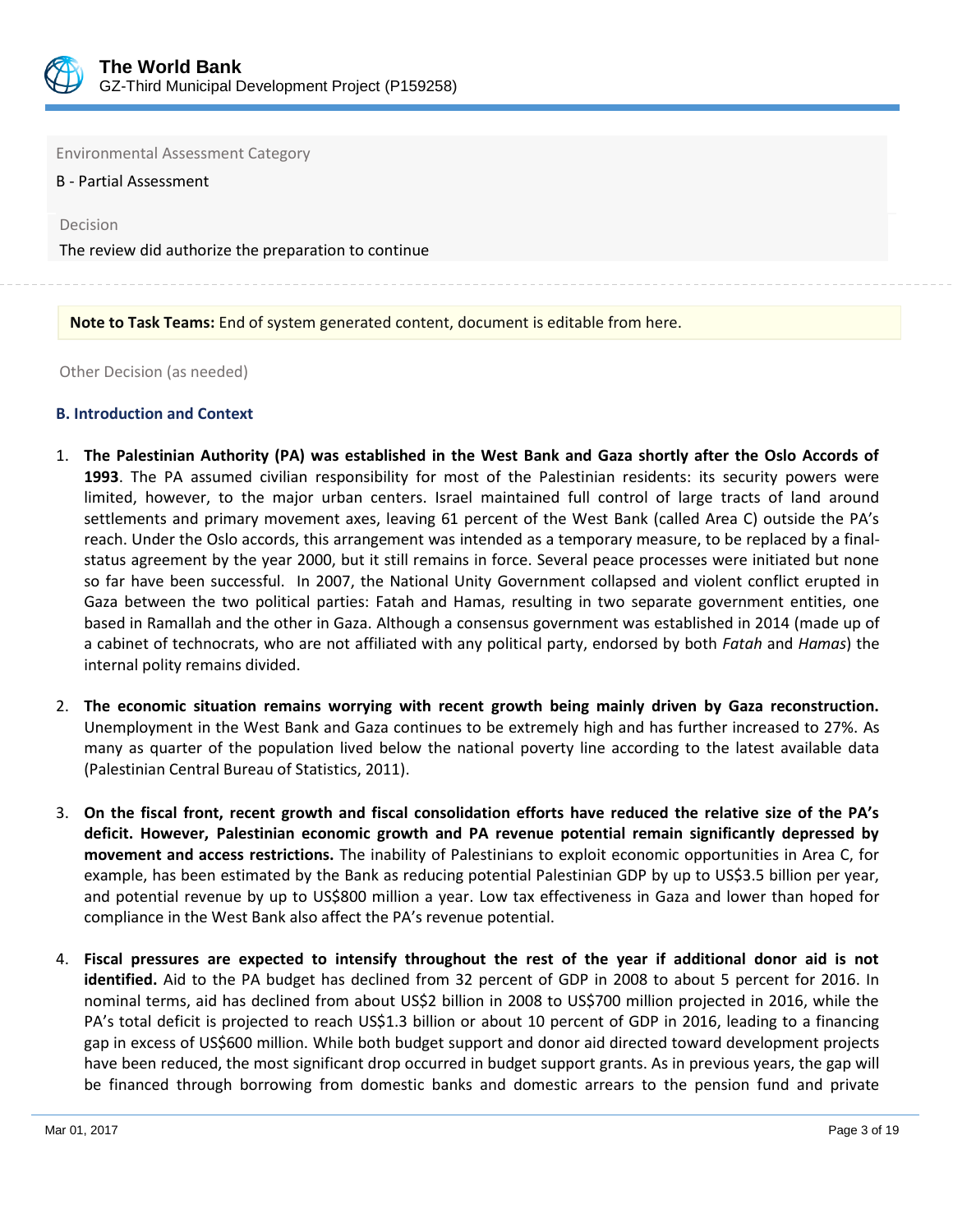

suppliers, unless additional donor aid is identified.

Sectoral and Institutional Context

- 5. **Local Government Units (LGUs) are critical for the delivery of key infrastructure and basic services, yet they struggle to meet their assigned functions due to (i) sub-optimal revenue potential, (ii) weak budgetary practices, and (iii) administrative fragmentation**. Out of the 27 functional responsibilities specified by the Local Government Act of 1997 for LGUs, eighty percent of municipalities are providing fewer than 6 to 12 of the prescribed services.<sup>1</sup> In addition, capital investment expenditures exhibit significant intertemporal variability and remain relatively small, failing to address the critical needs for service extensions to and economic development in rapidly growing municipalities. The financial and institutional capacity of municipalities in the West Bank and Gaza is also a key constraint limiting the potential to mobilize private capital for urban infrastructure.
- 6. **Overall, municipal revenues remain significantly below potential** with total local government revenues accounting for only 11 percent of government revenues, sufficient to cover only a minority of LGUs functions. Municipalities exhibit sub-optimum user fee collection and cost-recovery rates for all municipal services<sup>2</sup>. Municipal tax revenues represent only a fraction of municipal budget and are also significantly underutilized<sup>3</sup>. With little tax revenue, municipalities that provide water and/or electricity often divert user fees to cover other municipal costs, contributing to the national debt to water and electricity suppliers.<sup>4</sup> In addition, no formalized and regular grants or transfers is available from the PA to supplement the shortage of LGUs' own-source revenues.
- 7. **Municipal Financial Management practices continue to be weak, and administrative fragmentation prevents economies of scale in service delivery.** Though there has been significant improvements in many municipalities over the years, in general for most Municipalities financial management practices require further improvement to effectively facilitate decision-making and performance monitoring for municipal service.<sup>5</sup> Municipalities have not yet started to use the new functional budgeting format, and continue to use cash accounting as opposed to accrual accounting, which allows municipalities to show budget surpluses that--after accounting for payment arrears- should have been significant budget deficits. In addition, service delivery is also negatively affected by excessive local administrative fragmentation**.** While more than 54 percent of the population in the West Bank and Gaza resides in 11 municipalities, there are over 100 municipalities with fewer than 25,000 residents, with the smallest municipality consisting of only 2,500 residents. To achieve economies of scale, some municipalities and village councils have formed Joint Service Councils (JSC) to jointly provide services, planning and development functions. However, utility service

 $\overline{\phantom{a}}$  $^1$  Despite wide coverage of electricity, water services, and solid waste, the large majority of municipalities (93 of the 120 surveyed) still lack a sewage network (PCBS, 2015). Road infrastructure is also of poor quality in most municipalities.

<sup>&</sup>lt;sup>2</sup> For example, one of the key municipal services, solid waste management, has only 30, 60, and 60 percent of its user fee collection rate in Bethlehem, Birzeit, and Beit Surik, respectively.

 $3$  Municipal tax revenues account for 29 percent of total revenues for municipalities without utility revenues compared to 5 percent for municipalities with utility revenues.

<sup>&</sup>lt;sup>4</sup> For municipalities directly providing electricity or water, the utility fees are the most important source of income. The O&M costs for the electricity and water distribution services are also not prioritized, causing asset depletion and affecting utility service delivery outcomes. 5 Despite the introduction of new functional budgeting format by the MoLG in 2015, municipalities continue to report budgets with the old format, failing to give an accurate indication of municipal services.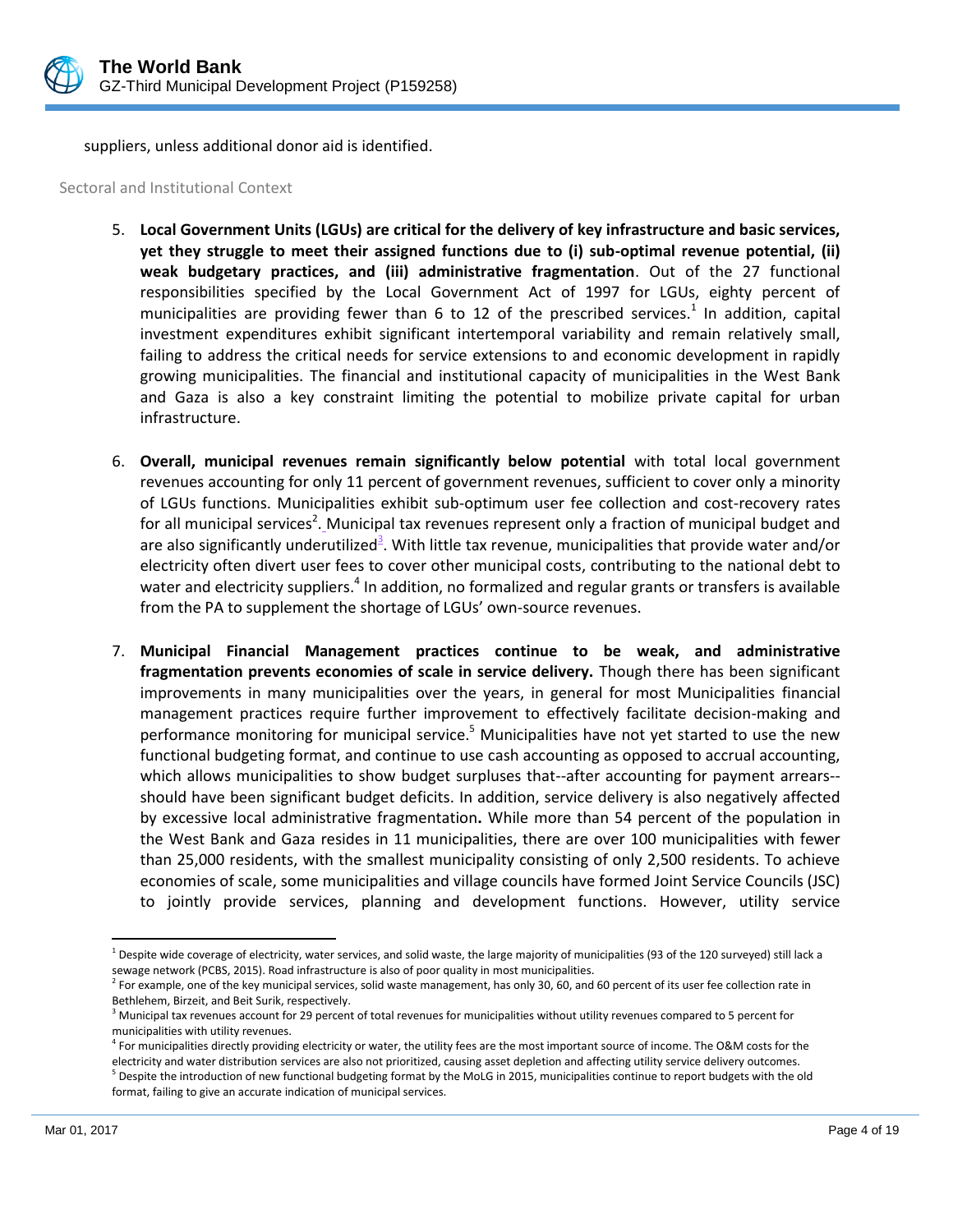

consolidation remains slow, as evidenced by the 226 small-scale water service providers.<sup>6</sup>

- 8. **Despite the many challenges faced by municipalities in the WBG, the support through the Municipal Development Project (MDP) over the past decade enabled significant gains in municipal financial management and social accountability, lifting 49 % of municipalities to reach performance rank B+ by 2014.<sup>7</sup>** The MDP, developed by the PA in 2009 with the support of the Bank and Development Partners (DPs), was designed to incentivize the development of municipal management capacity through performance-based grants, supported with demand driven capacity development activities. With the MDP's support, as many as 30 municipalities started to record basic operating and enterprise budget surplus and 122 municipalities developed a fixed asset register in place and updated. In addition, municipal awareness and adoption of citizen feedback channels were enhanced. Ninety-four percent of municipalities applied at least two public disclosure methods on key municipal planning and budgetary documents, $8$  while 80 percent applied participatory approaches to update their Strategic Development and Investment Plans (SDIPs).
- 9. **Covering three-quarters of the Palestinian population, and as the core project for local government support. the proposed MDP3 will consolidate and scale past gains under MDP 1 and MDP 2 in municipal performance and accountability enhancement. In addition, the proposed MDP 3 will start to strengthen the enabling environment at the central level and municipal partnerships with the private sector to improve efficiency and sustainability of municipal services.** The basic municipal capacity developed in financial management and budgeting need to be taken to the next level of improving arrear management practices and own-source revenue performance so that municipalities are able to achieve financial sustainability. Participatory processes need to be integrated throughout the municipal investment cycle thereby strengthening the social contract between Municipalities and citizens/stakeholders. In addition, the proposed MDP 3 will strengthen the capacity of the MDLF and MoLG to enhance the enabling environment for municipalities and sustainability of municipal sector. The proposed MDP 3 will also provide support to MoLG in strengthening its regulatory and oversight role for the LGU sector. Further, municipalities will be supported to develop partnerships with the private sector to improve efficiency and sustainability of municipal services. More generally, the proposed MDP 3 will continue to serve as a model for an eventual fiscal transfer system for the PA.
- 10. **The proposed MDP 3 is at the center of a series of interlocking interventions by the Bank and donor partners in collaboration with the PA that are aimed at strengthening the institutional development, accountability and financial sustainability of local governance and service delivery in Palestine.** The recently approved Integrated Cities and Urban Development Project (ICUD) enhances the capacity of selected urban agglomerations to jointly develop regional growth framework under which municipal investments financed by the proposed MDP 3 can be geospatially

 $\overline{\phantom{a}}$ <sup>6</sup> JSCs also suffer from weak governance by member LGUs, reflected in the lack of legal agreement among members and unclear rules on fee contribution and arrears management.

<sup>&</sup>lt;sup>7</sup> Fulfillment of 3-4 KPIs out of the following menu constitutes B+ ranking under MDP 2. The KPIs are: 1) basic Operation and Enterprise Account Surplus (more than 5%); 2) Fixed Assets Register in place and Updated; 3) Operation and Maintenance Plan in place and updated; 4) Public disclosure of all municipal investments, SDIP execution, and external audit reports; and 5) Satisfactory Collection Efficiency and own Revenue Generation (Specified own revenues > 50 NIS per capita or5% above last two years' average).

<sup>&</sup>lt;sup>8</sup> Strategic Development and Investment Plans (SDIPs), annual external audits, project related data, municipal budgets and performance rankings. Prior to MDP 1, no municipalities applied at least two public disclosure methods.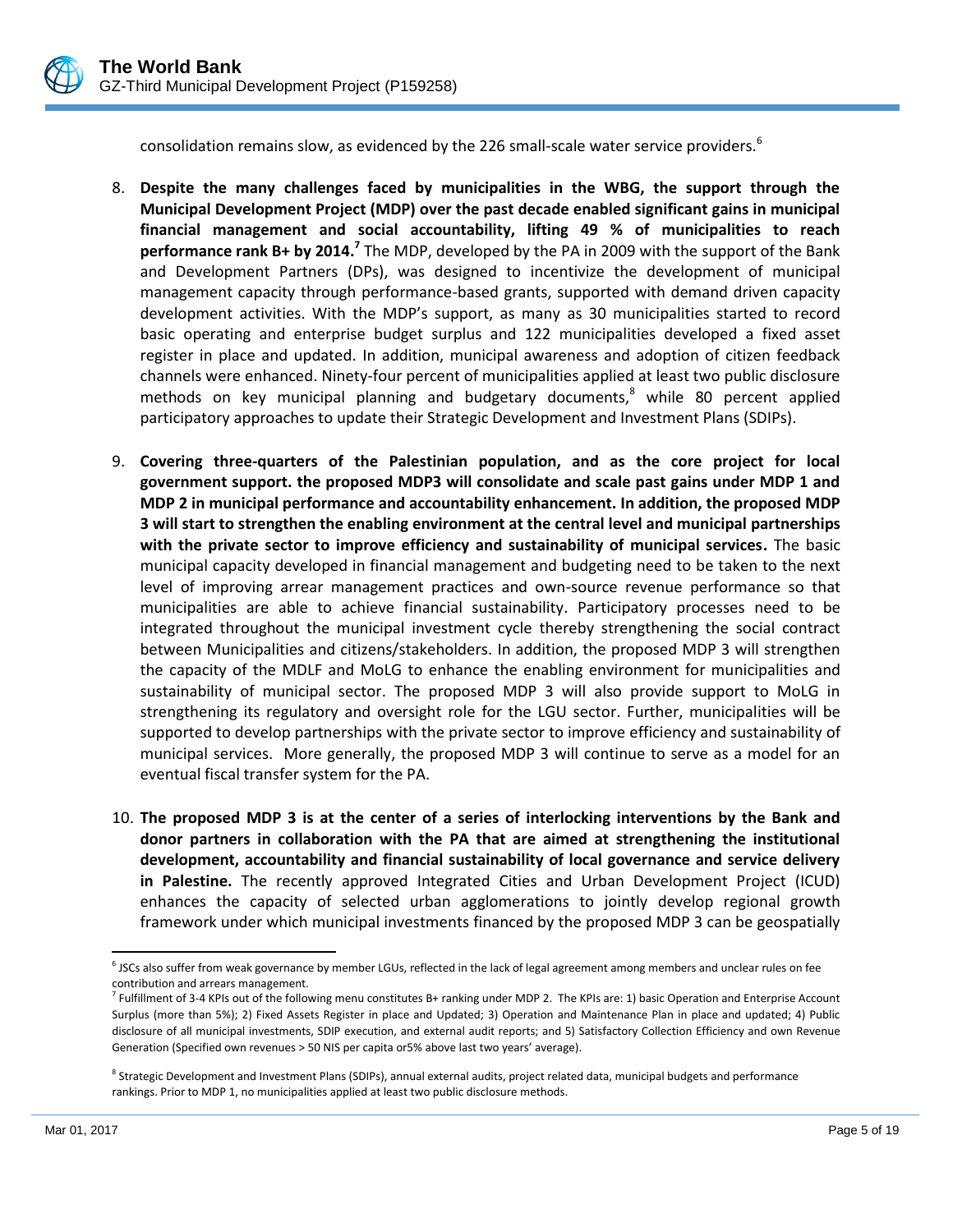

rationalized. Similarly, the Local Governance and Services Improvement Program (LGSIP) has been capacitating Village Councils and Joint Service Councils (JSCs) that are not targeted by the MDP in the West Bank by following the MDP model. These three operations together cover all levels of LG sector: village councils and JSCs (through LGSIP); municipalities (through MDP); and urban agglomerations (through ICUD). The proposed MDP 3 is also complemented by Development Policy Grant (DPG) and a series of ASAs to establish sustainable and sufficient financing for municipal services. In particular, the Programmatic TA for municipal financial management, will support the MDLF to develop a municipal lending framework and roadmap to facilitate municipalities' access to long-term capital investment financing from the commercial banking sector in the future as well as provide inputs for strengthening local government public financial management systems and practices. While the proposed MDPs enhances the municipal revenue performance and expenditure efficiency, the DPG and Local Government Sector Reform ASA directly support the PA to put in place transparent and reliable fiscal transfers to municipalities as well as municipal revenue and expenditure assignment reform. In addition, the ongoing Local Government Performance Assessment ASA will provide household-level information of municipal service delivery outcomes that can be utilized by the MoLG and MDLF to monitor municipal service delivery performance rigorously.

# **C. Higher Level Objectives to which the Project Contributes**

- 11. The Project is aligned with the PA's long-term strategy to consolidate and strengthen service delivery in the LG sector and to nurture financially sustainable LGUs as specified in the MoLG's recently shared outline for a Sector Strategy for 2017 – 2022. The main challenges identified in the Sector Strategy include: i) the need to revise the legal, regulatory and administrative framework for Local Governments to better fit emerging needs for enhanced LGU financial, technical, and administrative performance, and to clarify roles, mandates and responsibilities of the different stakeholders; ii) the need to optimize the use of scarce financial and natural resources while maintaining service quality; iii) creating an enabling environment for local economic development; and, iv) enhancing LGU accountability through strengthened citizen participation.
- 12. The proposed Project is fully aligned with the World Bank's first pillar in the West Bank and Gaza Country Assistance Strategy under preparation for the period FY2017-18 (Report No: 89503 GZ), to "Strengthen Peace and Stability through Inclusive Institutions" and contributes to Pillar No.2, "Accelerating Growth through Private Sector Participation". It also follows the first pillar of the World Bank's Middle East and North Africa Strategy: "*Renewing the social contract – to generate a new development model that is built on greater citizen trust; more effective protection of the poor and vulnerable; inclusive and accountable service delivery; and a stronger private sector that can create jobs and opportunities for MENA's youth*". The proposed project supports this strategy by keeping institutional development of municipalities, accountability and financial sustainability of local service delivery as the key development objectives for MDP3. MDP3 will strengthen the social contract between citizens and municipalities through improved citizen engagement in local investment planning, strengthening complaint and grievance resolution systems and improved transparency and accountability through citizen participation in municipal budgeting process and enhanced information disclosure. The proposed project intends to strengthen the linkages with the private sector by enhancing the capacities of municipalities to partner in different ways with the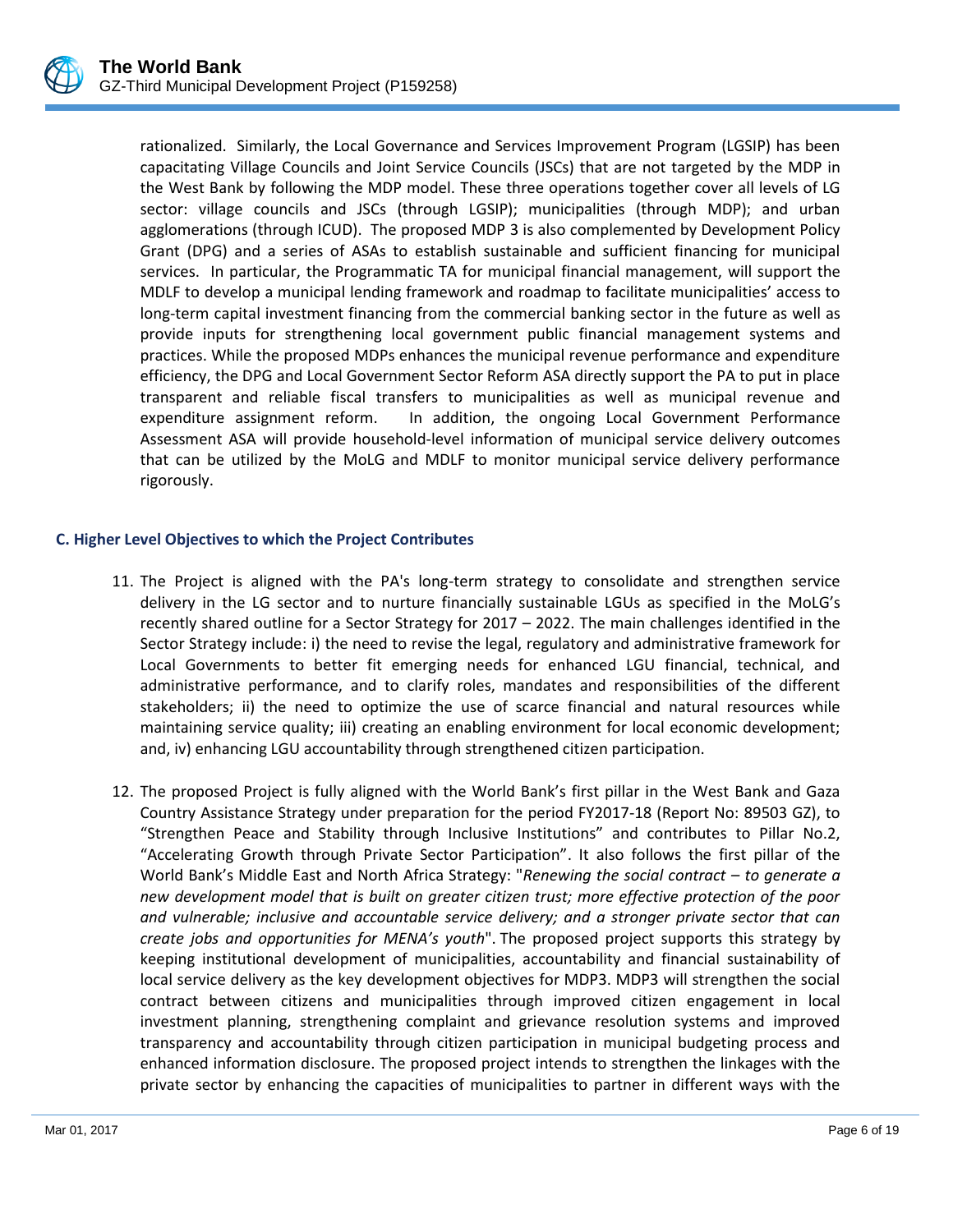

13. Moreover, by supporting improved access to services and enhanced potential for economic growth for municipalities, which will potentially affect 74% of the population, the proposed project contributes to the Bank's twin goals of eliminating extreme poverty by 2030 and boosting shared prosperity. The block grant portion of the proposed MDP 3 helps reduce the disparity of municipal infrastructure among municipalities by relating grant size to the degree of infrastructure deficit. The performance grant portion of the proposed MDP 3 incentivizes and supports municipal institutional capacity development that is critical for improved good governance and accountability, while simultaneously helping to facilitate private sector led economic growth.

#### **C. Proposed Development Objective(s)**

**Note to Task Teams:** The PDO has been pre-populated from the datasheet for the first time for your convenience. Please keep it up to date whenever it is changed in the datasheet.

Development Objective(s) (From PAD)

Enhance the institutional capacity of municipalities in West Bank and Gaza for more accountable and sustainable service delivery

| <b>PDO Result Area</b>                        | <b>Indicators</b>                                                                                                |
|-----------------------------------------------|------------------------------------------------------------------------------------------------------------------|
|                                               | 1. Number of municipalities that moved                                                                           |
| Institutional Strengthened Municipalities     | up one rank in the performance                                                                                   |
|                                               | assessment system <sup>9</sup>                                                                                   |
|                                               | 2. People provided with improved urban                                                                           |
| Accountable and Responsive Service Delivery   | living conditions (WB core)                                                                                      |
|                                               | Municipalities with Public Disclosure of<br>3.                                                                   |
|                                               | executed budget and executed SDIP                                                                                |
| <b>Financially Sustainable municipalities</b> | 4. Number of municipalities with<br>Operating and Enterprise <sup>10</sup> surplus and<br>no increase in arrears |

Key Results

l

 $^9$  The ranking system has 10 ranks based on 4 categories (D, C, B and A) with 21 KPIs. Please see details below).

<sup>&</sup>lt;sup>10</sup> Operating Budget (General Budget): non-commercial services provided by LGU. Those services include Health services, Public works, educational services, cultural services, social services and security. Enterprise budget refers commercial services (that incur profits) provided to civilians like water, electricity, sewage, vegetable and fruit market, fish market, slaughterhouse, etc.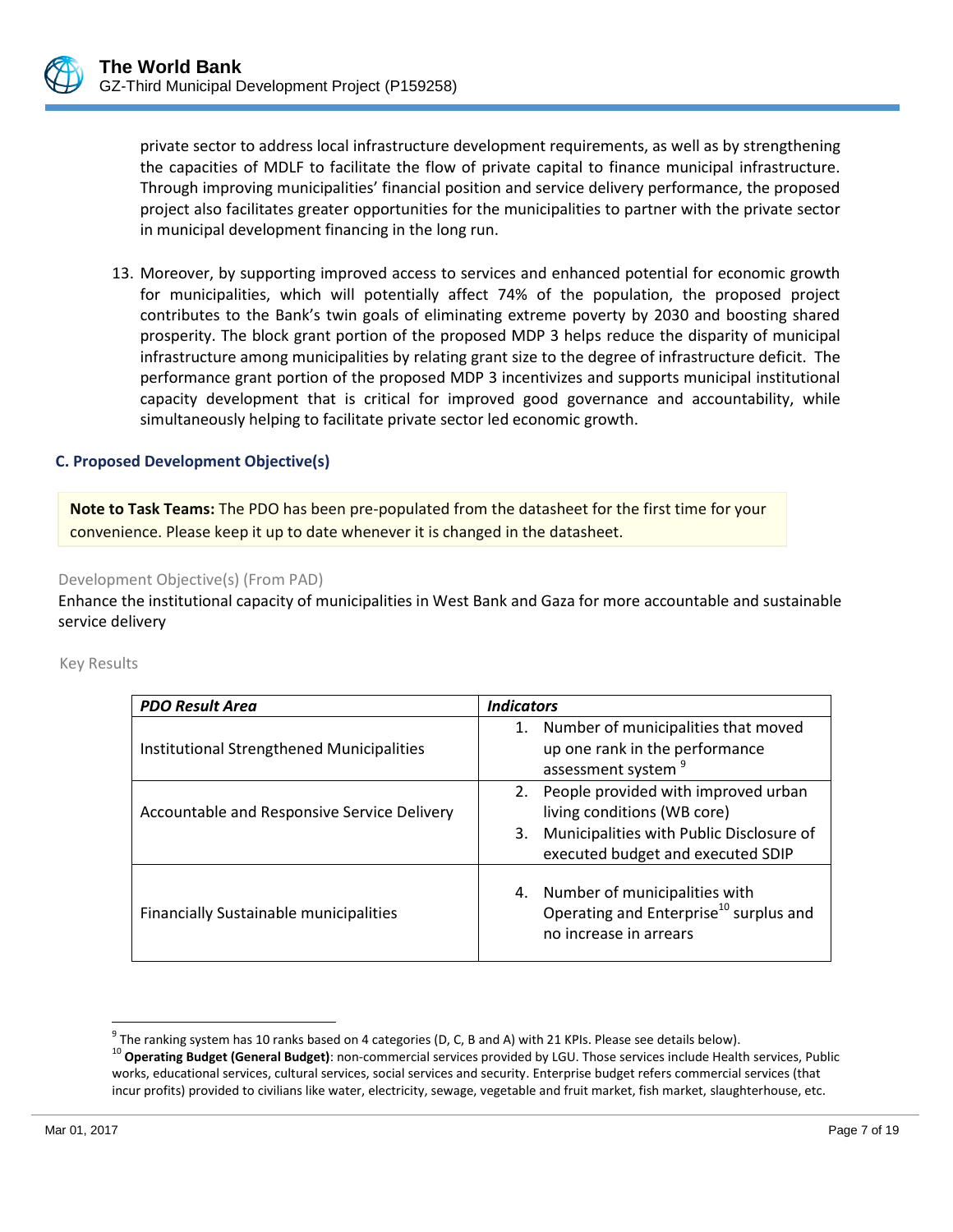

## **D. Project Description**

### **A. Project Components**

**Component 1: Municipal Performance and Service Delivery. USD 79.4 million (Euro 74.7M) (of which USD 13.2 million (EUR 12.4M) from TFGWB, USD 16.8 million (EUR 15.8M) from PID-MDTF)**

- 14. **The project will finance municipal infrastructure for improved service delivery.** The project's block grant will provide the basic funding for all municipalities for infrastructure development based on needs and equity, while the performance grant will provide an incentive for municipalities to improve their performance. Under the component, 50% of the total component 1 financing would be allocated for the block grant and 50% for the performance based grant. The block grant will be allocated based on population (40%) and needs<sup>11</sup> (60%). All municipalities will receive block grants, subject to simple eligibility criteria. Gaza municipalities will be allowed to use 20% of their grants for recurrent expenditures to reflect the special circumstances they face. The eligible expenditures will be defined in the project's operational manual.
- 15. **Block Grant Eligibility**. Municipalities must fulfill the basic eligibility criteria to receive the project's block grant. From the outset, municipalities are required to have an annual budget approved by the municipal council and submitted to MoLG. From the third year of the project, a second eligibility criterion will be added requiring a SDIP to be prepared according to new SDIP Guidelines that are to be introduced in early 2018. All eligible municipalities will have access to the basic block grant.
- 16. **Performance Grants.** The performance based grants will be provided to the block grant eligible municipalities that further fulfill minimum eligibility criteria for performance grants. Municipal performance is measured through 21 KPIs that are designed to achieve three performance areas, namely: i) Financial Performance and Sustainability; ii) Institutional Performance; and iii) Transparency, Accountability and Participation. Based on the achievement of KPIs, the municipalities are categorized into performance categories ranging from D to A as well as a total of 10 ranks from D to A ++. Municipalities with higher rankings receive more funds. Municipal performance will be assessed in 2017, 2019, and 2021.
- 17. **Grant Cycle**. Based on the Municipal Performance Assessments, the MDLF will announce allocations from block and performance grants in October 2017 (for the first cycle) and October 2019 (for the second cycle). Based on the allocation, municipalities will select sub-projects to be funded by the grant from the list of sub-projects that were prioritized in their SDIPs.

# **Component 2: Capacity Development. USD 5.3 million (EUR 5M) (of which USD 0.53 million (EUR 0.5M) from TFGWB, USD 0.53 (EUR 0.5M) from PID-MDTF)**

18. **This component will provide capacity support to municipalities and national level institutions, namely Municipal Development and Lending Fund (MDLF) and the Ministry of Local Government (MoLG).** MDLF will prepare a Capacity Development Plan at the start of the project in consultation with all stakeholders providing a detailed description of the priorities, activities and their inter-linkages for this component.

l

<sup>&</sup>lt;sup>11</sup> The MDP 2 relied on proxy indicators-- availability of roads, water, public space, office space (80%) and PCBS data on poverty (household) measured at governorate level (20%). As the governorate level poverty data does not provide municipality level results, it was agreed to drop this measure.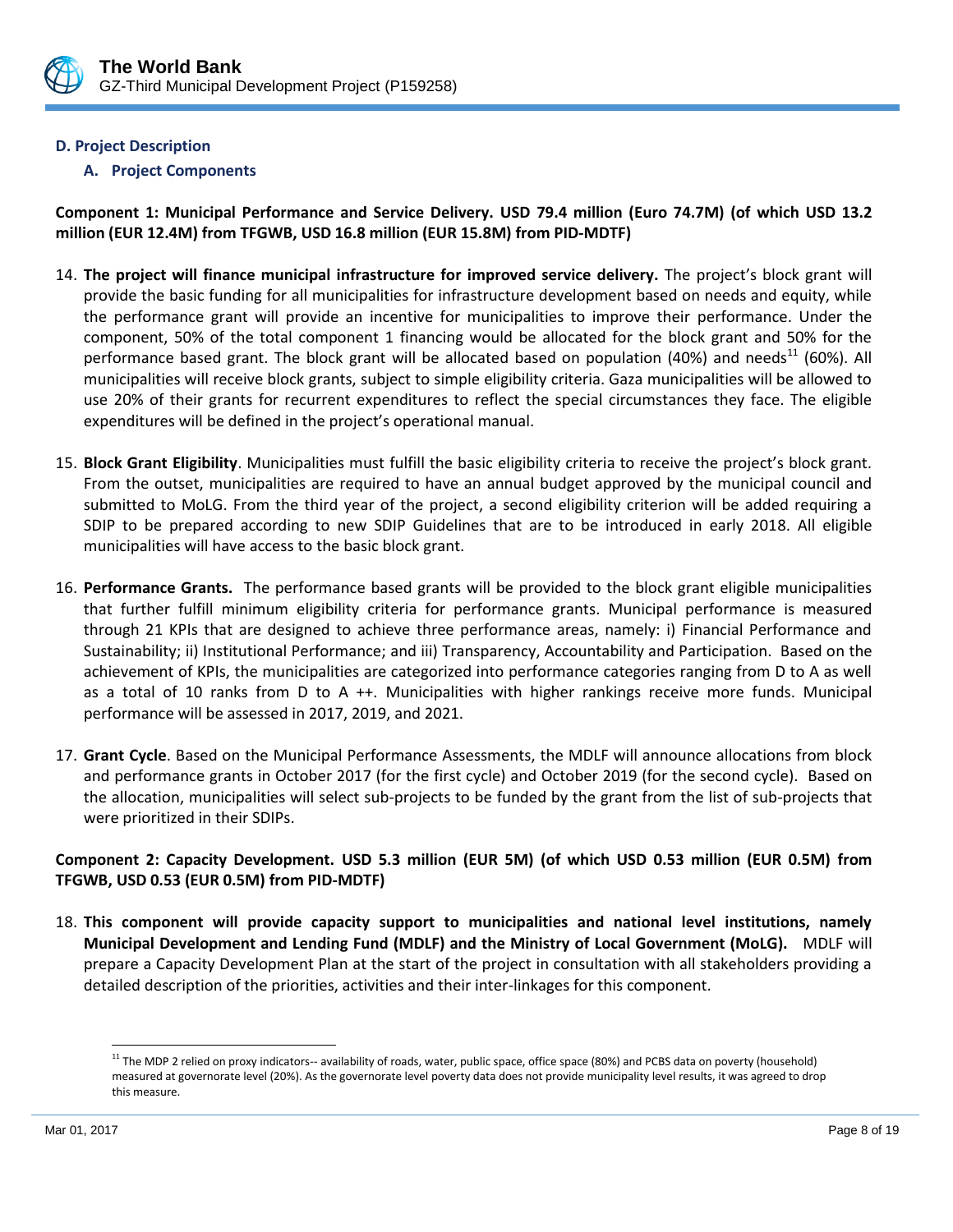

- 19. **Capacity Development of Municipalities**: The support would be provided at two levels: (1) Basic Capacity Development Support to all participating municipalities; and (2) Targeted Capacity Development Support to strengthen creditworthiness of high-performing municipalities. The Basic Capacity Development Support will aim at improving municipal performance measured against the program's KPIs, as well as improving sub-project implementation capability (e.g. pre-feasibility study, procurement, financial management, and safeguards). For the municipalities with good capacity, Targeted Capacity Development will be provided to enhance their capabilities to access market finance in the long run. Accordingly, targeted advisory and training will be provided to strengthen the performance of municipalities in the areas such as revenue and expenditure management, management of receivables and payables, cash management, oversight, and project management.
- 20. **Development of Municipal Management Systems**: In addition, this component will also support the development of municipal management systems that will strengthen the governance and management framework of all municipalities. Effective systems to regulate and guide municipal activities make a critical contribution to available capacity through clarifying and streamlining procedures and requirements as well as improving their efficiencies through automation. Support will be provided for the development of procedural, analytical and technical frameworks and analyses in targeted areas such as revenue management, municipal integrated financial management and information system (IFMIS), capital investment preparation, and social accountability.
- 21. **Capacity Development of MoLG and MDLF**: Recognizing the critical role played by national level institutions in the strengthening of governance and service delivery at the municipal level, the project will provide capacity development support to MoLG and MDLF to enable them to play their mandated roles and responsibilities more effectively. Accordingly, support will be provided to the MoLG to develop Municipal Audit Standards and related implementation guidance in collaboration with the State Audit and Administrative Control Bureau (SAACB), and the Palestine Association of Certified Public Accountants (PACPA). In accordance with the Strategic Plan of the MDLF, capacity support will be provided to MDLF to become a financial intermediary for local governments in the long run. The details of activities are to be informed by the ongoing Bank-executed TA to strengthen municipal lending framework and to include training to MDLF staff as well as preparation of internal procedures and risk management system.

### **Component 3. Municipal Partnership Projects. USD 3.1 million (EUR 2.9M) (of which USD 0 from TFGWB, USD 0 from PID-MDTF, and USD 1.5 million (EUR 1.4M) from SPF)**

22. This component will support municipalities to: a) engage more effectively with the private sector, and b) work across administrative boundaries to develop joint investments.

### **Sub-Component A: Private Sector Partnership Support. USD 1.5 million (EUR 1.4 M) from SPF**

23. In order to better leverage private sector engagement, this component will support municipalities to identify, develop, and structure opportunities for private sector participation in addressing local development needs on a demand-driven basis. This component will support municipalities to identify the potential modalities for private sector engagement, select the most relevant or appropriate modality based on feasibility, and design the implementation of the agreed modality. Specific areas for support would range from permitting and other processes to structuring private sector participation in infrastructure and service delivery (contracting out, joint ventures,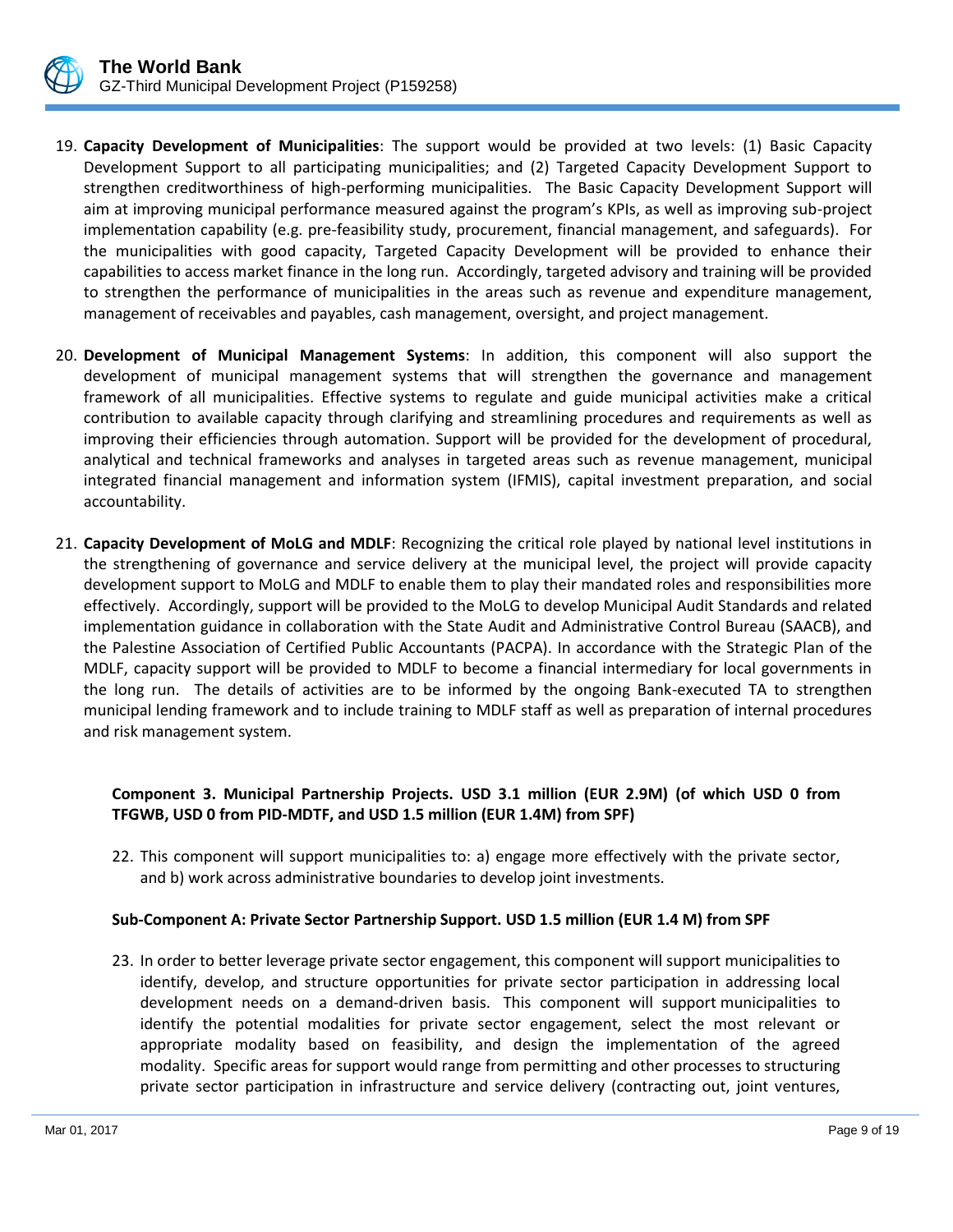

special purpose vehicles and build-operate-transfer agreements), as well as strategic land use planning and associated infrastructure development related to economic growth priorities. The component will be particularly important in terms of supporting technical and human capacity development at the municipal level.

# **Sub-Component B: Joint Municipal Project Development Support. Zero fund from TFGWB, PID-MDTF, and SPF.**

24. This partnership support would complement the performance grant system and eligible activities would be required to align well with the objectives of the MDP 3. This component will not include any funding from the Bank and co-financing partners. One important area of partnership would be with neighboring municipalities or village councils. By providing small amounts of additional funding the component would incentivize municipalities and neighboring LGUs to jointly prepare and implement mutually beneficial investments as joint planning and implementation requires additional efforts. At the same time, in an environment where little coordination across administrative boundaries occurs, this would be a catalyst to cooperate particularly for smaller municipalities.

# **Component 4: Project Implementation Support and Management Costs. USD 8.6 million (EUR 8.1M) (of which USD 1.3 million (EUR 1.2M) from TFGWB, USD 1.2 million (EUR 2.7M) from PID-MDTF).**

25. This component will finance goods and consultants' services for monitoring and evaluation, outreach and communication and local technical consultants for the engineering supervision of Component 1 and the MDLF management fee.

### **E. Implementation**

Institutional and Implementation Arrangements

- 26. Component 1 sub-project implementation: municipalities are responsible for implementing the infrastructure projects that are financed from their individual basic and performance-based grants allocated from the project under its component 1, called sub-projects. The 144 LGUs are classified as municipalities by the MoLG – provided they fulfill the eligibility criteria for the project – will identify such sub-projects through a participatory public consultation process. Procurement by the municipalities will be processed based on the updated MDLF procurement manual, and the municipalities will also be responsible for contract management. The municipalities will also be responsible to advise the MDLF to release payments to their contractors and suppliers in accordance with the signed contracts. The usage of the basic and performance-based grants for recurrent expenditure was permitted for the municipalities in Gaza Strip during the MDP 2 to reflect special circumstances they faced. This practice will continue under the proposed MDP 3, but with its narrowed list of eligible expenditures that are specific, traceable, and well defined in the Operations Manual.
- 27. For selected municipalities who are proven to have strong performance based on the performance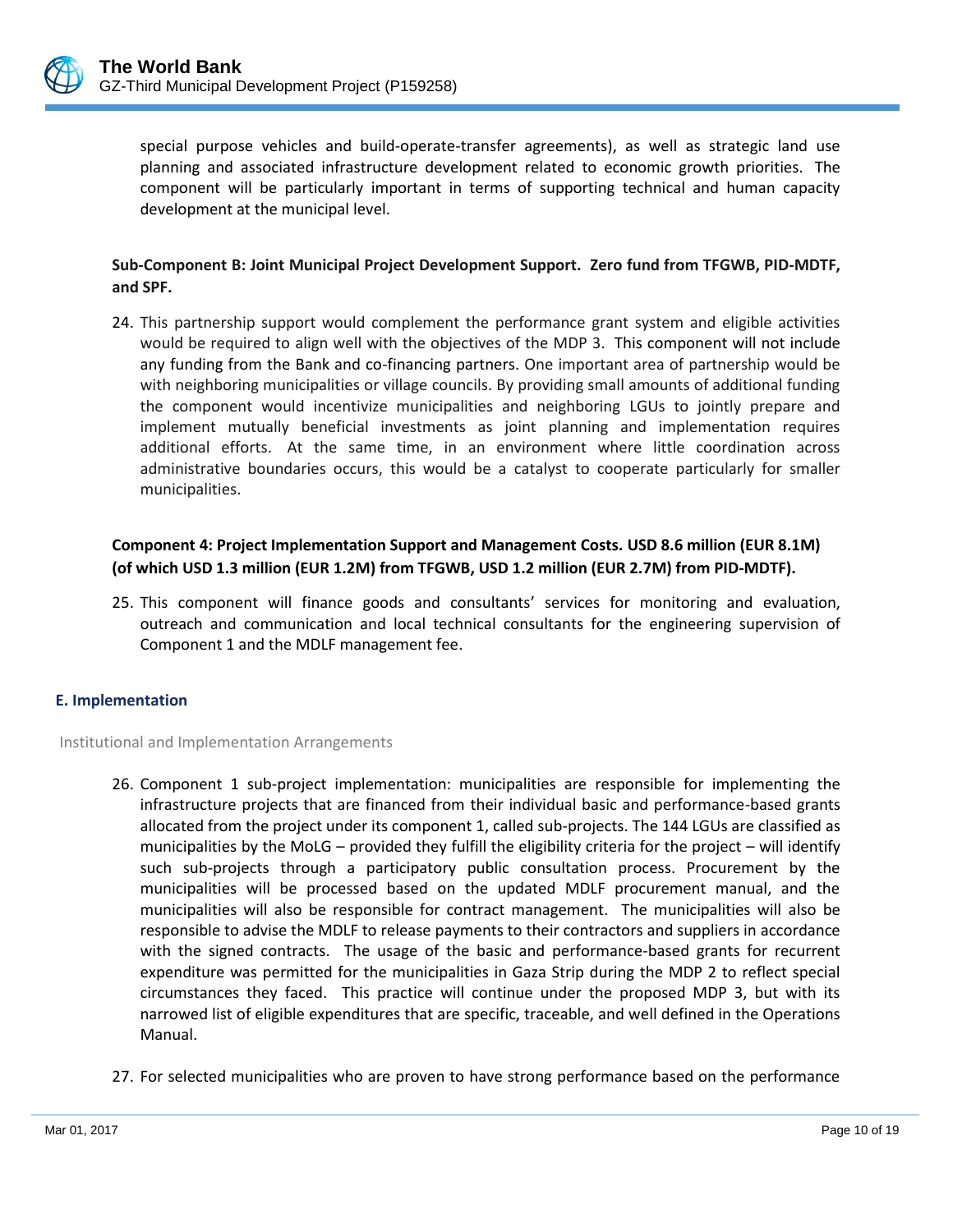assessment and are in the West Bank, the MDLF will transfer the component 1 fund in tranches directly to the municipal bank accounts for them to handle associated payment and reconciliation on their own. This direct funding to municipalities will be financed out of the Bank and cofinanciers' contribution to the project.<sup>12</sup> This change from the MDP 2 implementation arrangement is to enhance the municipal ownership of sub-projects while reflecting municipal capacity built through the MDP 2. Sub projects preparation and procurement will follow the same procedures as for other municipalities.

- 28. The MDLF will continue to serve as the proposed project's implementing agency by directly implementing component 2, 3, and 4, while retaining overall management responsibility for the component 1 sub-projects implemented by municipalities. The MDLF is an independent, semigovernmental organization, governed by a Board of Directors (the Board), which is the policy and strategy-setting authority responsible for monitoring the direction and performance of the Fund. The Board Chairman is the Minister of Local Government and its 11 members consist of representatives of Public Sector entities (State Ministry for Planning, Ministry of Finance, Ministry of Public Works and Housing, and Ministry of National Economy), civil society (Engineers Association, Banking Association, Association of Palestinian Local Authorities, Women's Association) and two mayors. The MDLF has demonstrated its capacity to administer donor-funded projects since its establishment in 2005, including the multi-donor financed MDP 1 and MDP 2. The MDLF is staffed with all key positions required for project implementation.
- 29. Flow of Funds and Legal Relationships. The Recipient of the grant is the Palestinian Liberation Organization (PLO) for the benefit of the PA as with nearly all cases of assistance provided to the Palestinian people under the TFGWB. The PLO will make the proceeds of the Grant available to the PA through a Subsidiary Agreement. An On-Granting Agreement between the PA and the MDLF will further make the proceeds of the Grant available to the MDLF as the implementing agency. The Bank and the MDLF will also sign a Project Agreement. The MDLF would implement the project in accordance with the legal agreements and the OM. The Ministry of Finance (MoF) would open the Designated Account (DA) on behalf of MDLF, under the Central Treasury Account (CTA). However, advances made to the DA would not be commingled with other resources of the government or donors. The MDLF would be responsible for managing the account but the Ministry of Finance is responsible for requesting replenishments from the World Bank. DPs may have different arrangements for withdrawal applications.

**Note to Task Teams:** The following sections are system generated and can only be edited online in the Portal.

 $\overline{a}$ 

.

 $^{12}$  This arrangement will be confirmed by the end of appraisal and included in the grant agreement.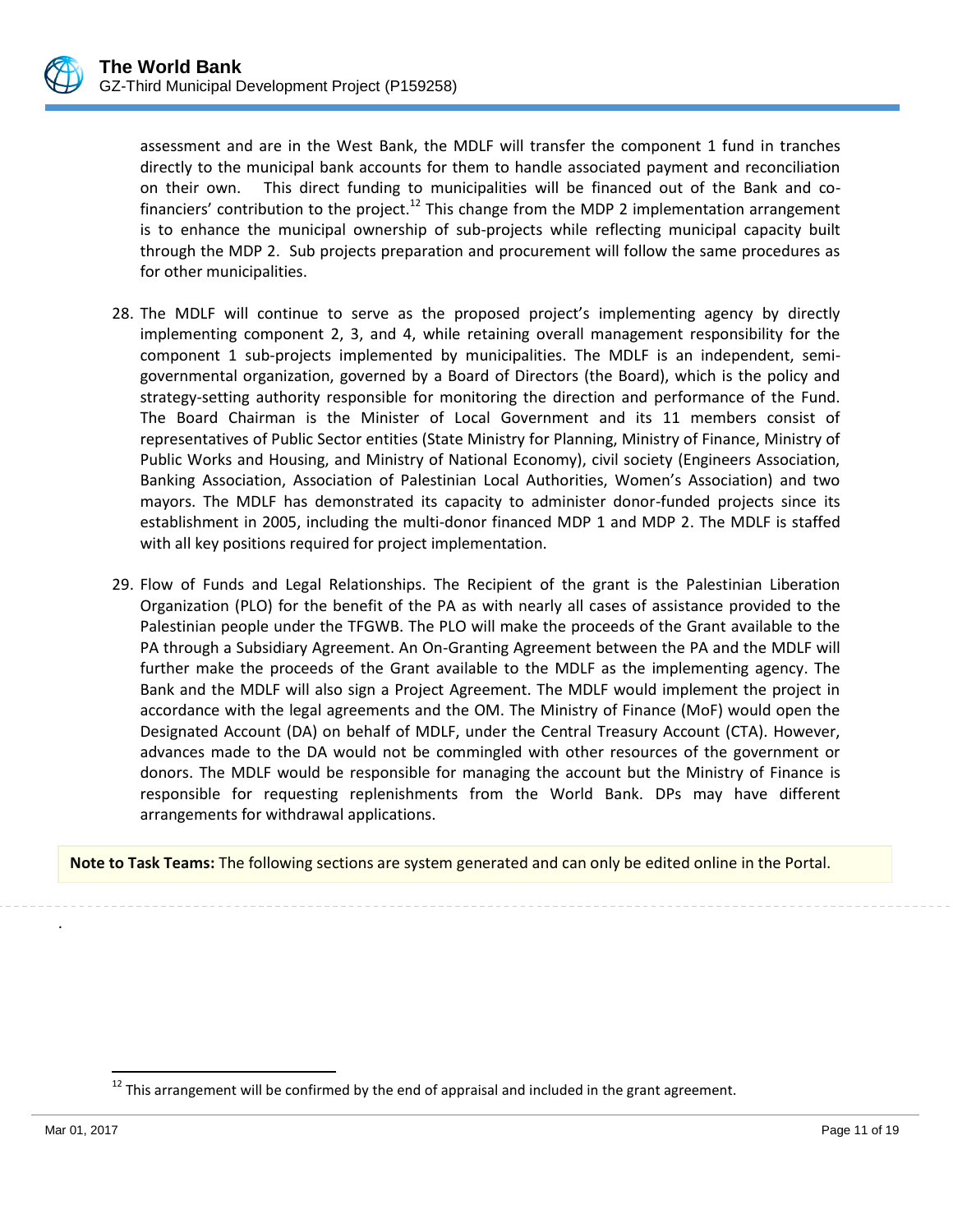

#### **F. Project location and Salient physical characteristics relevant to the safeguard analysis (if known)**

144 municipalities in West Bank and Gaza

**G. Environmental and Social Safeguards Specialists on the Team**

Tracy Hart,Helen Z. Shahriari

# **Safeguard Policies Triggered? Explanation (Optional)** Environmental Assessment OP/BP 4.01 Yes OP 4.01 is triggered and requires an environmental assessment for activities that involve infrastructure construction. The development and rehabilitation of municipal infrastructure includes roads and sidewalks, public lighting, solid waste management, public facilities (e.g. parks, youth centers, women's centers) as well as rehabilitation of water wells and rehabilitation and/or minor extensions of water networks. Negative environmental impacts, associated with municipal subprojects, are expected to be minor during the construction phase. Therefore, the project is classified as category "B". As all sub-projects are not known a priori, in accordance with OP 4.01, the Environmental and Social Management Framework (ESMF) for MDP-3 has been updated by MDLF. The ESMF contains provisions for screening of subprojects and acceptance/rejection criteria (e.g. a negative list). Hence larger scale subprojects which require a fullfledged EIA (category A) will be excluded. Furthermore, the size of funds available to municipalities under this program limit the scope of the subprojects. For category "B" subprojects, the MDLF will rely on sector-specific Environmental Management Plans (EMPs), each one with a sitespecific addendum, to manage and mitigate adverse impacts. The MDLF will monitor compliance on EMP provisions of participating municipalities during

#### **SAFEGUARD POLICIES THAT MIGHT APPLY**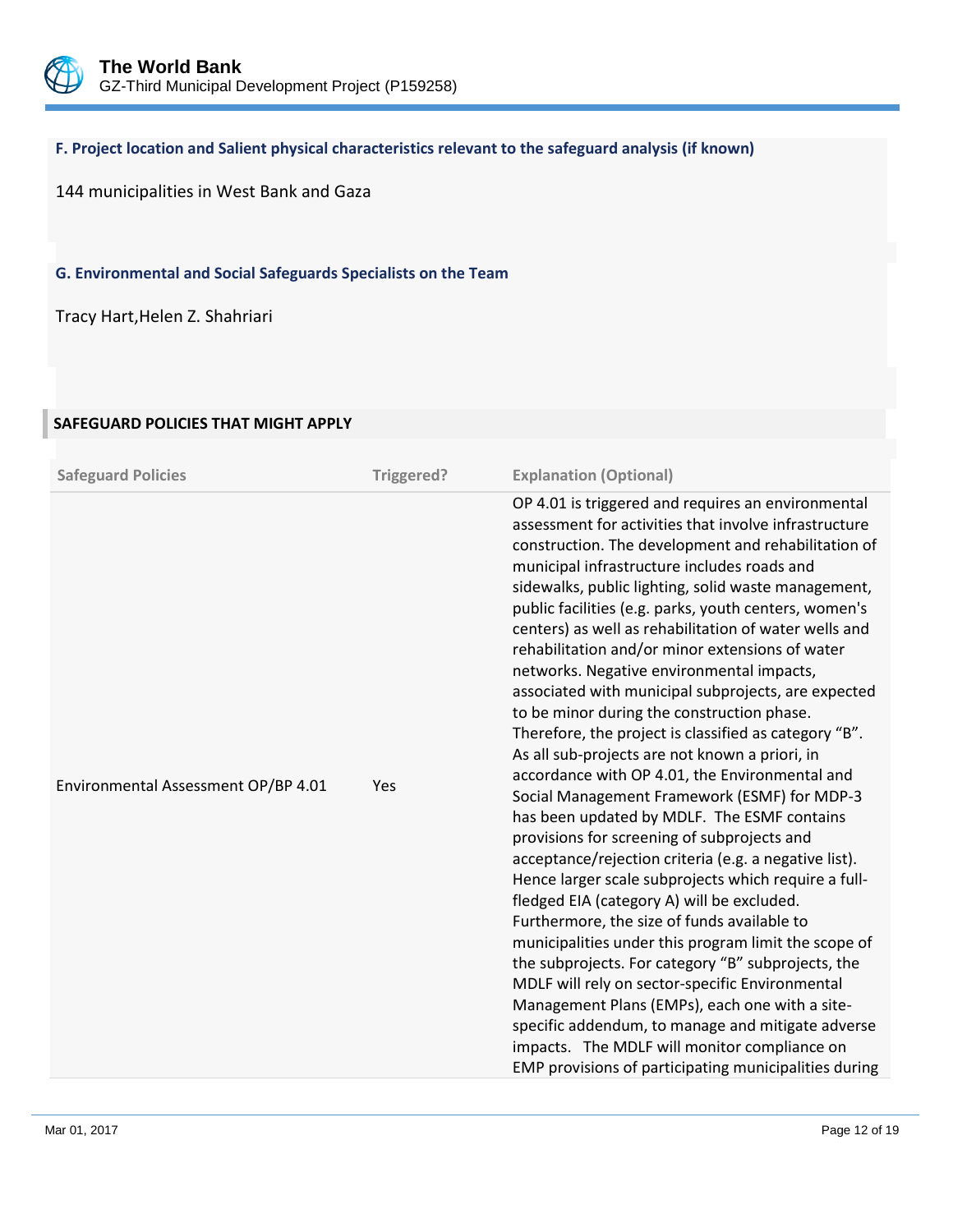

|                                        |     | implementation.                                                                                                                                                                                                                                                                                                                                                                                                                                                                                                                                                                                                                                                                                                                                                                                                                                                                                                                                                                                                                                                                                           |
|----------------------------------------|-----|-----------------------------------------------------------------------------------------------------------------------------------------------------------------------------------------------------------------------------------------------------------------------------------------------------------------------------------------------------------------------------------------------------------------------------------------------------------------------------------------------------------------------------------------------------------------------------------------------------------------------------------------------------------------------------------------------------------------------------------------------------------------------------------------------------------------------------------------------------------------------------------------------------------------------------------------------------------------------------------------------------------------------------------------------------------------------------------------------------------|
| Natural Habitats OP/BP 4.04            | No  | Sub-projects are allowed only on land zoned for<br>municipal services through the Master Planning<br>process.                                                                                                                                                                                                                                                                                                                                                                                                                                                                                                                                                                                                                                                                                                                                                                                                                                                                                                                                                                                             |
| Forests OP/BP 4.36                     | No  | Sub-projects are allowed only on land zoned for<br>municipal services through the Master Planning<br>process.                                                                                                                                                                                                                                                                                                                                                                                                                                                                                                                                                                                                                                                                                                                                                                                                                                                                                                                                                                                             |
| Pest Management OP 4.09                | Yes | A few participating municipalities, particularly in<br>Gaza, support subprojects which may require<br>financing to purchase of some chemicals for pest<br>control, primarily mosquitoes. A Pest Management<br>Plan based on lessons learned under MDP 1 and 2<br>has been updated for this project to ensure<br>compliance with OP 4.09 policy. This PMP provides<br>guidance on which chemicals can be financed for<br>pest management as well as proper storage and<br>handling during project implementation.                                                                                                                                                                                                                                                                                                                                                                                                                                                                                                                                                                                          |
| Physical Cultural Resources OP/BP 4.11 | No  | The project, and its sub-projects, will contain a<br>"chance find clause" in its bidding documents, as is<br>described in the ESMF. Any sub-project activity<br>which a priori involves cultural heritage sites will be<br>excluded.                                                                                                                                                                                                                                                                                                                                                                                                                                                                                                                                                                                                                                                                                                                                                                                                                                                                      |
| Indigenous Peoples OP/BP 4.10          | No  | Any sub-projects that are on sites with Internally<br>Displaced People will be excluded through the sub-<br>project social screening form.                                                                                                                                                                                                                                                                                                                                                                                                                                                                                                                                                                                                                                                                                                                                                                                                                                                                                                                                                                |
| Involuntary Resettlement OP/BP 4.12    | Yes | OP 4.12 is triggered since there is a possibility that<br>under component 3 some larger joint projects will<br>require land. A Resettlement Policy Framework (RPF)<br>has been prepared and will be disclosed in the<br>country and the Info shop. This RPF includes the<br>principles for land acquisition or any land take that<br>can result from the project. In the majority of cases,<br>subprojects will be built within the planned areas, in<br>which case only public land will be affected.<br>However, in cases where subprojects will require<br>private land or will impact livelihood site, specific<br>Resettlement Action Plans (RAPs) will be prepared in<br>accordance with the disclosed RPF, consulted and<br>disclosed before the commencement of any civil<br>works. In the case of land donation, the processes<br>will be defined clearly in the RPF, including: (a) well-<br>defined and transparent criteria and clear<br>documentation of transactions; (d) strong and<br>readily accessible grievance redress mechanism; and<br>(e) provisions for more meaningful community |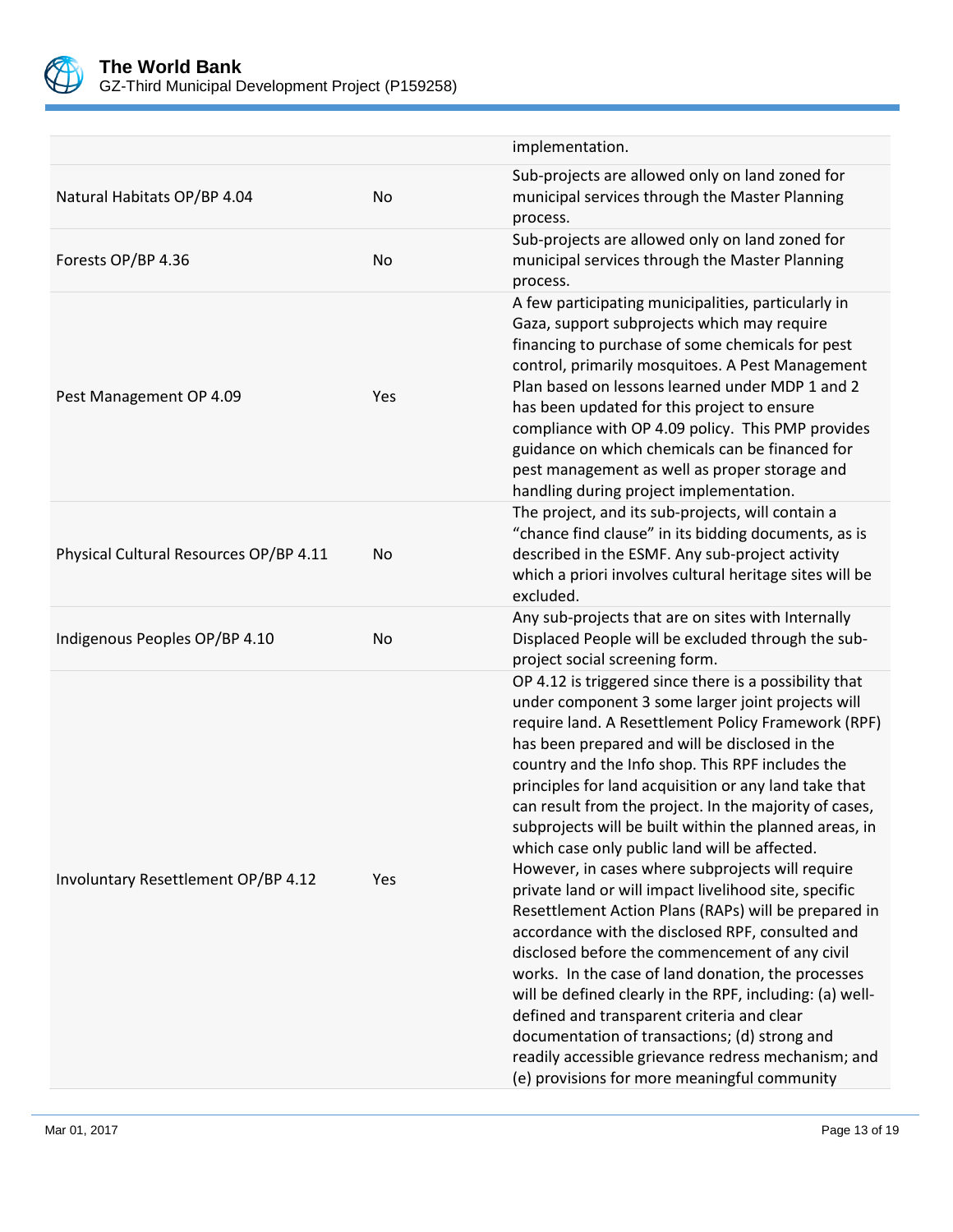

|                                                   |                | participation. In the case of willing -seller willing -<br>buyer or voluntary provision of land, MDLF and<br>Municipalities will document for power of choice.<br>To strengthening the capacity of the municipalities<br>once the project is effective, a number of trainings<br>will be undertaken by the World Bank and<br>Environmental and Social team within MDLF on<br>social safeguards in the main municipalities under<br>MDP3. This will be after the completion of the<br>assessment of the capacity of selected municipalities<br>in terms of social safeguards. |
|---------------------------------------------------|----------------|------------------------------------------------------------------------------------------------------------------------------------------------------------------------------------------------------------------------------------------------------------------------------------------------------------------------------------------------------------------------------------------------------------------------------------------------------------------------------------------------------------------------------------------------------------------------------|
| Safety of Dams OP/BP 4.37                         | N <sub>o</sub> | The ESMF sub-project screening excludes any sub-<br>project which involves dams.                                                                                                                                                                                                                                                                                                                                                                                                                                                                                             |
| Projects on International Waterways<br>OP/BP 7.50 | N <sub>0</sub> | OP7.50 is not applicable since project activities do<br>not involve the use or potential pollution of<br>international waterways. 80% of the sub-projects<br>have been and are expected to continue to be in the<br>roads, public building and solid waste sectors.                                                                                                                                                                                                                                                                                                          |
| Projects in Disputed Areas OP/BP 7.60             | N <sub>0</sub> | This policy is not applicable.                                                                                                                                                                                                                                                                                                                                                                                                                                                                                                                                               |

#### **KEY SAFEGUARD POLICY ISSUES AND THEIR MANAGEMENT**

### **A. Summary of Key Safeguard Issues**

1. Describe any safeguard issues and impacts associated with the proposed project. Identify and describe any potential large scale, significant and/or irreversible impacts:

This project is a category 'B' project. The screening criteria described in the ESMF and the OM includes a negative list of ineligible interventions. Furthermore, the size of grant to be allocated to different municipalities limits the subproject scope. The sub-projects to be funded include development and rehabilitation of municipal infrastructure, including (but not limited to) roads, parks, electricity services not provided by a utility, street lighting and improvement, and extension, rehabilitation and maintenance of existing water systems (water wells, water networks, wastewater and sanitation). 80% of the sub-projects in MDP 2 were in the road sector, and it is expected that MDP-3 demands will be similar. In the Gaza Strip, incremental costs for service delivery and rehabilitation are also financed. The environmental and social impacts of these sub-projects are expected to be positive. Minor temporary negative impacts which are expected during the construction phases will be mitigated using procedures described in the project ESMF. MDLF is responsible for ensuring that the approved sub-projects comply with the subproject screening criteria, apply the relevant sector-specific sub-project EMPs as needed, and that they are properly monitoring as per the ESMF. OP 4.12 is triggered since there is a possibility that under component 1 and 3 some of the projects would require land. A Land Acquisition and Livelihood Policy Framework (LALPF) has been prepared and will be disclosed in the country and the Info shop. The LALPF is prepared to set up the principle and criteria to be followed in case projects might need land or impact livelihoods. In summary, the LALPF will be the guide for the preparation of projects specific RAPs when needed. Since exact subprojects that will be funded in each municipality were not identified by appraisal individual RAPs could not be prepared. Moreover, the subprojects will be primarily built in public land; however, in unlikely cases that land and other assets as well as livelihoods are impacted the LALPF will be the bases for the preparation of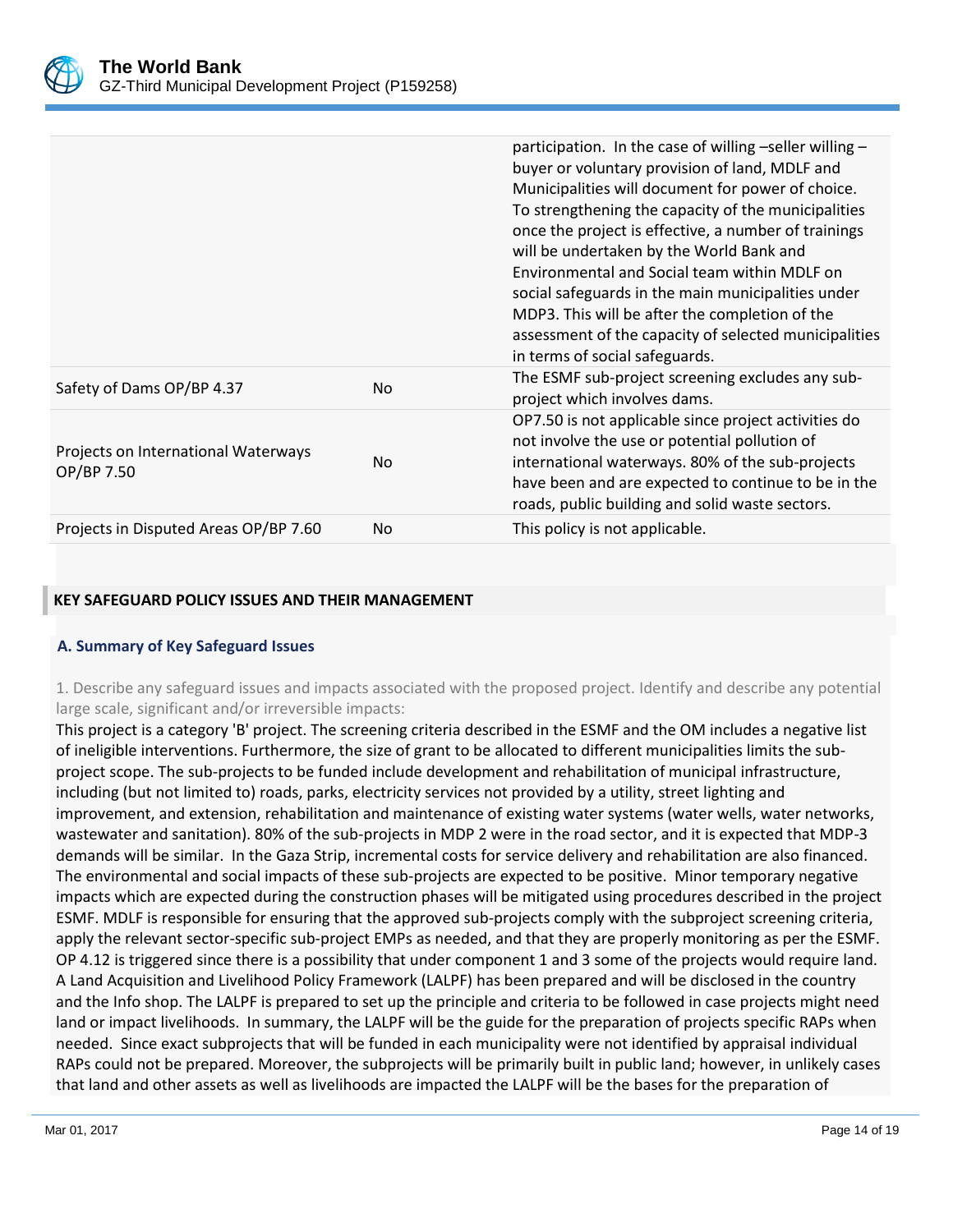

project specific RAPs, that will be prepared, consulted, and disclosed before the commencement of any civil works.

2. Describe any potential indirect and/or long term impacts due to anticipated future activities in the project area: There are no potential indirect or long-term impacts due to anticipated future activities in the project area. Most of the activities are rehabilitation, with minor new construction.

3. Describe any project alternatives (if relevant) considered to help avoid or minimize adverse impacts. Sub-projects are designed in the context of a larger municipality-level Master Planning Process so that the cumulative impact of interventions is assessed and designed appropriately.

4. Describe measures taken by the borrower to address safeguard policy issues. Provide an assessment of borrower capacity to plan and implement the measures described.

MDLF is staffed with environmental and social specialists, supported by a full slate of site engineers, who have good experience following up the implementation of Environmental and Social Management Framework (ESMF) during the predecessor projects of MDP1 and MDP2.

During MDP1 and MDP2, sound environmental and social management was recorded during construction stage, noting that screening and ESMP preparation was fully managed by MDLF. Because lower capacity municipalities showed lack of proper capabilities in ESMP preparation, sectoral ESMPs as guides have been reintroduced in MDPIII. Furthermore, the environmental penalties showed good impact when applied on ground; MDPIII has amended these penalty covenants to simplify the process. These lessons are reflected in the ESMF, further to be reflected in the Operational Manual and the Local Technical Consultant Terms of Reference.

Specifically, the MDP3 ESMF includes a detailed assessment of the regulatory and institutional framework and capacity of MDLF, environmental assessment of possible impacts and mitigation measures, an environmental management plan, as well as a monitoring plan with clear indicators and mechanisms for implementation and reporting. It also describes the training and capacity building required for effective environmental safeguards at the municipal level. In the preparation of the ESMF, the MDLF has consulted with other Funding Partners supporting the MDP, and it was agreed that the World Bank's safeguards policies would apply to the project as a whole.

By virtue of the ESMF, project-specific environmental assessments and environmental management plans will continue to be prepared during project implementation by client municipalities.The Bank Policy OP 4.09 has been triggered; thus the ESMF includes a Pest Management Plan (PMP) and specific guidelines as mitigation measures for safe handling of the pests and management for insects and rodent control. These guidelines had been authorized by the Palestinian Ministry of Health. The

Overall, environmental safeguards compliance has been rated so far as "satisfactory". MDLF institutional capacity for safeguards management, including compliance monitoring and reporting, continues to be high. MDLF safeguards team responsibilities during MDP-3 will continue to include building municipal capacity for sub-project screening and construction-phase site monitoring.

MDPII did not trigger the OP 4.12 therefore there is no track records.

5. Identify the key stakeholders and describe the mechanisms for consultation and disclosure on safeguard policies,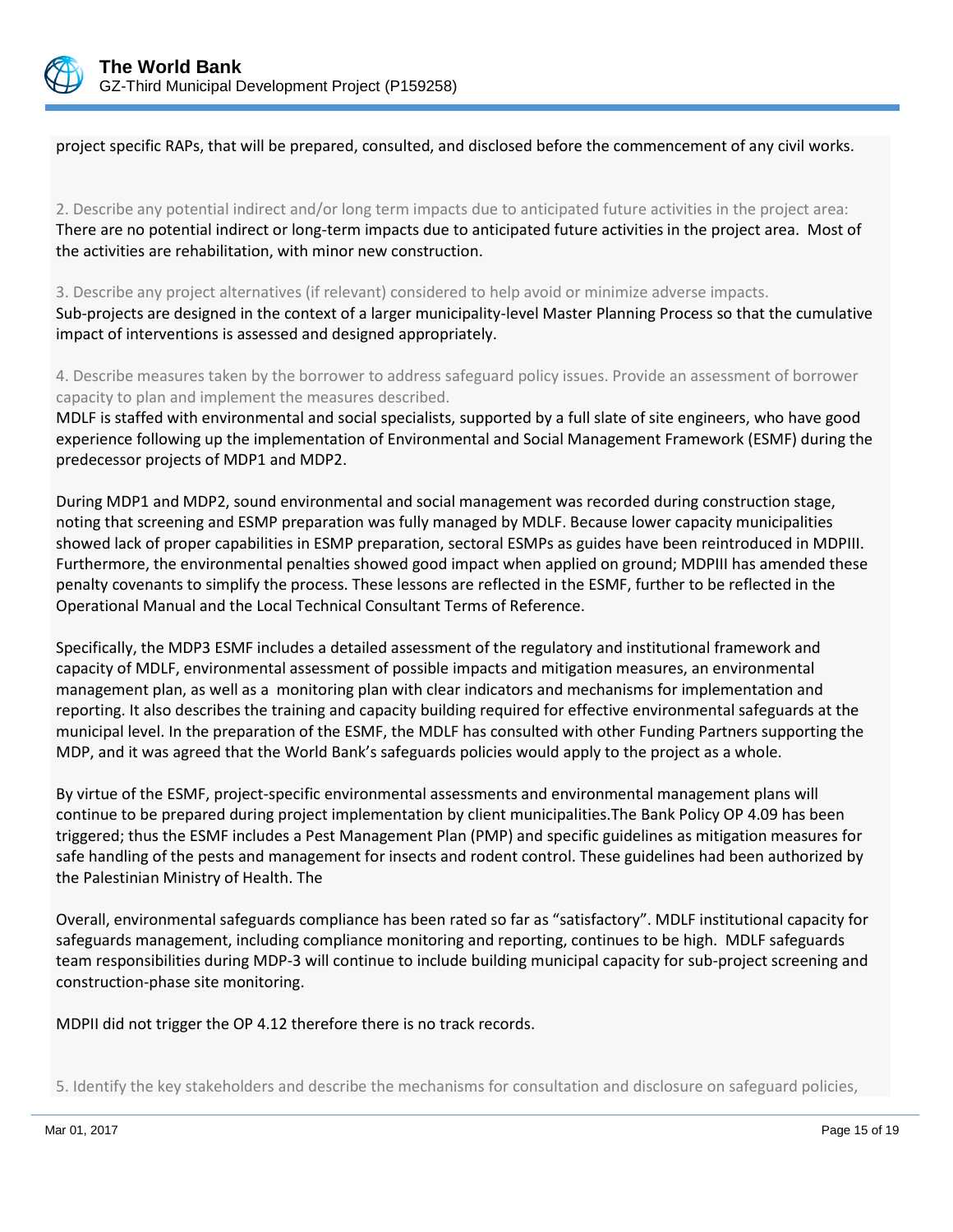

#### with an emphasis on potentially affected people.

During project identification and preparation, consultations were conducted with beneficiary municipalities in West Bank and Gaza. MDLF documented in the ESMF the consultation process that took place and the municipalities, local communities and NGOs that took part of the consultations. Consultations with beneficiary communities are also conducted on a rolling basis as part of the continuing MDLF project cycle.

#### **B. Disclosure Requirements**

**Environmental Assessment/Audit/Management Plan/Other** 

| Date of receipt by the Bank                                  | Date of submission to InfoShop | For category A projects, date of<br>distributing the Executive Summary of<br>the EA to the Executive Directors |
|--------------------------------------------------------------|--------------------------------|----------------------------------------------------------------------------------------------------------------|
| 01-Mar-2017                                                  | 15-Mar-2017                    |                                                                                                                |
| "In country" Disclosure<br>West Bank and Gaza<br>13-Mar-2017 |                                |                                                                                                                |
| Comments                                                     |                                |                                                                                                                |
| Municipal Development Lending Project website                |                                |                                                                                                                |
| <b>Resettlement Action Plan/Framework/Policy Process</b>     |                                |                                                                                                                |
| Date of receipt by the Bank                                  | Date of submission to InfoShop |                                                                                                                |
| 01-Mar-2017                                                  | 13-Mar-2017                    |                                                                                                                |
| "In country" Disclosure<br>West Bank and Gaza<br>13-Mar-2017 |                                |                                                                                                                |
| Comments                                                     |                                |                                                                                                                |
| Municipal Development Lending Project website                |                                |                                                                                                                |
|                                                              |                                |                                                                                                                |
| <b>Pest Management Plan</b>                                  |                                |                                                                                                                |
| Was the document disclosed prior to<br>appraisal?            | Date of receipt by the Bank    | Date of submission to InfoShop                                                                                 |
| Yes                                                          | 01-Mar-2017                    | 15-Mar-2017                                                                                                    |

# **"In country" Disclosure**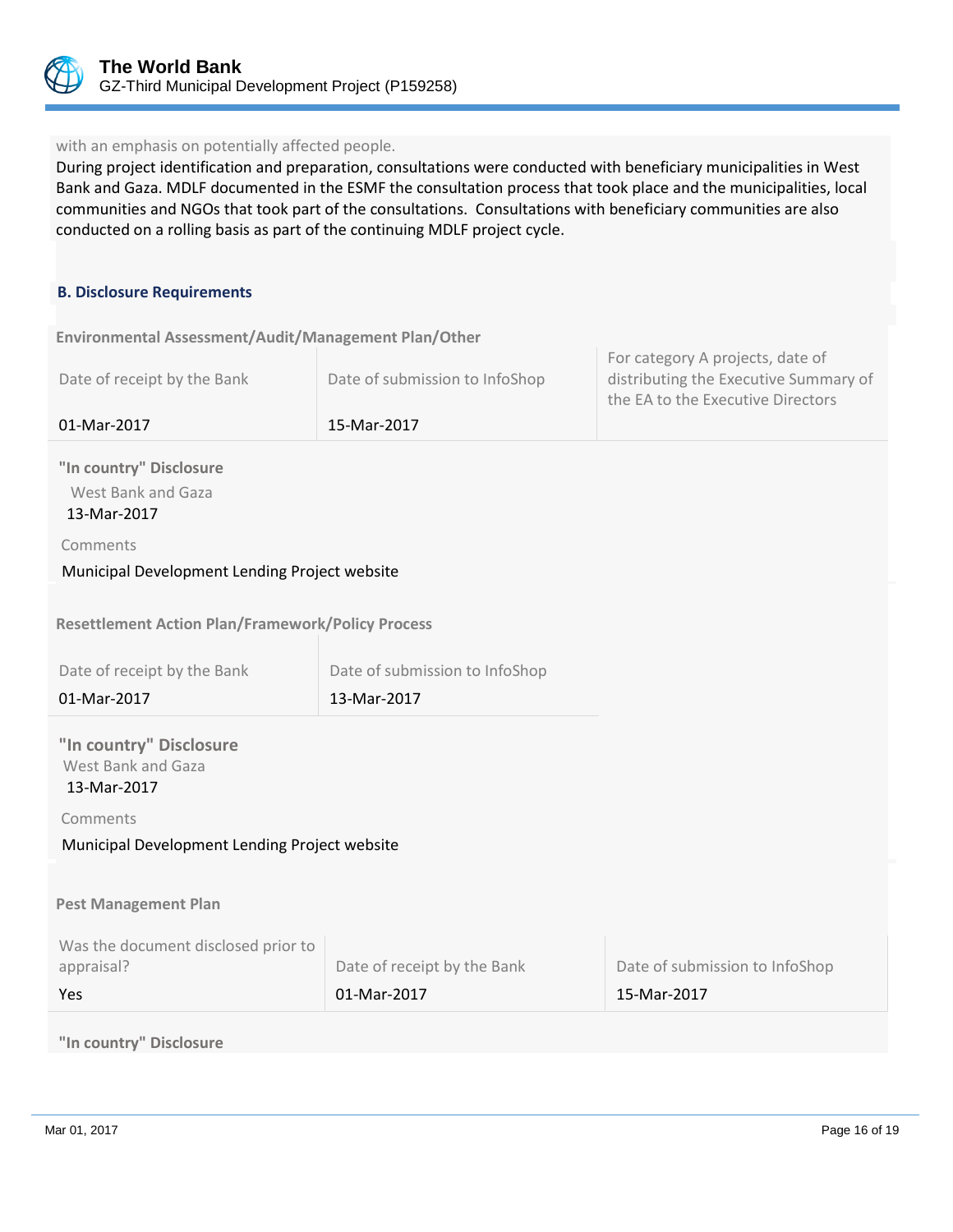

 West Bank and Gaza 13-Mar-2017

Comments

### Municipal Development Lending Project website

**If the project triggers the Pest Management and/or Physical Cultural Resources policies, the respective issues are to be addressed and disclosed as part of the Environmental Assessment/Audit/or EMP.**

If in-country disclosure of any of the above documents is not expected, please explain why:

N/A

# **C. Compliance Monitoring Indicators at the Corporate Level (to be filled in when the ISDS is finalized by the project decision meeting)**

**OP/BP/GP 4.01 - Environment Assessment** 

Does the project require a stand-alone EA (including EMP) report?

Yes

If yes, then did the Regional Environment Unit or Practice Manager (PM) review and approve the EA report? Yes

Are the cost and the accountabilities for the EMP incorporated in the credit/loan?

Yes

**OP 4.09 - Pest Management**

Does the EA adequately address the pest management issues?

Yes

Is a separate PMP required?

Yes

If yes, has the PMP been reviewed and approved by a safeguards specialist or PM? Are PMP requirements included in project design? If yes, does the project team include a Pest Management Specialist? Yes

**OP/BP 4.12 - Involuntary Resettlement**

Has a resettlement plan/abbreviated plan/policy framework/process framework (as appropriate) been prepared? Yes

If yes, then did the Regional unit responsible for safeguards or Practice Manager review the plan? Yes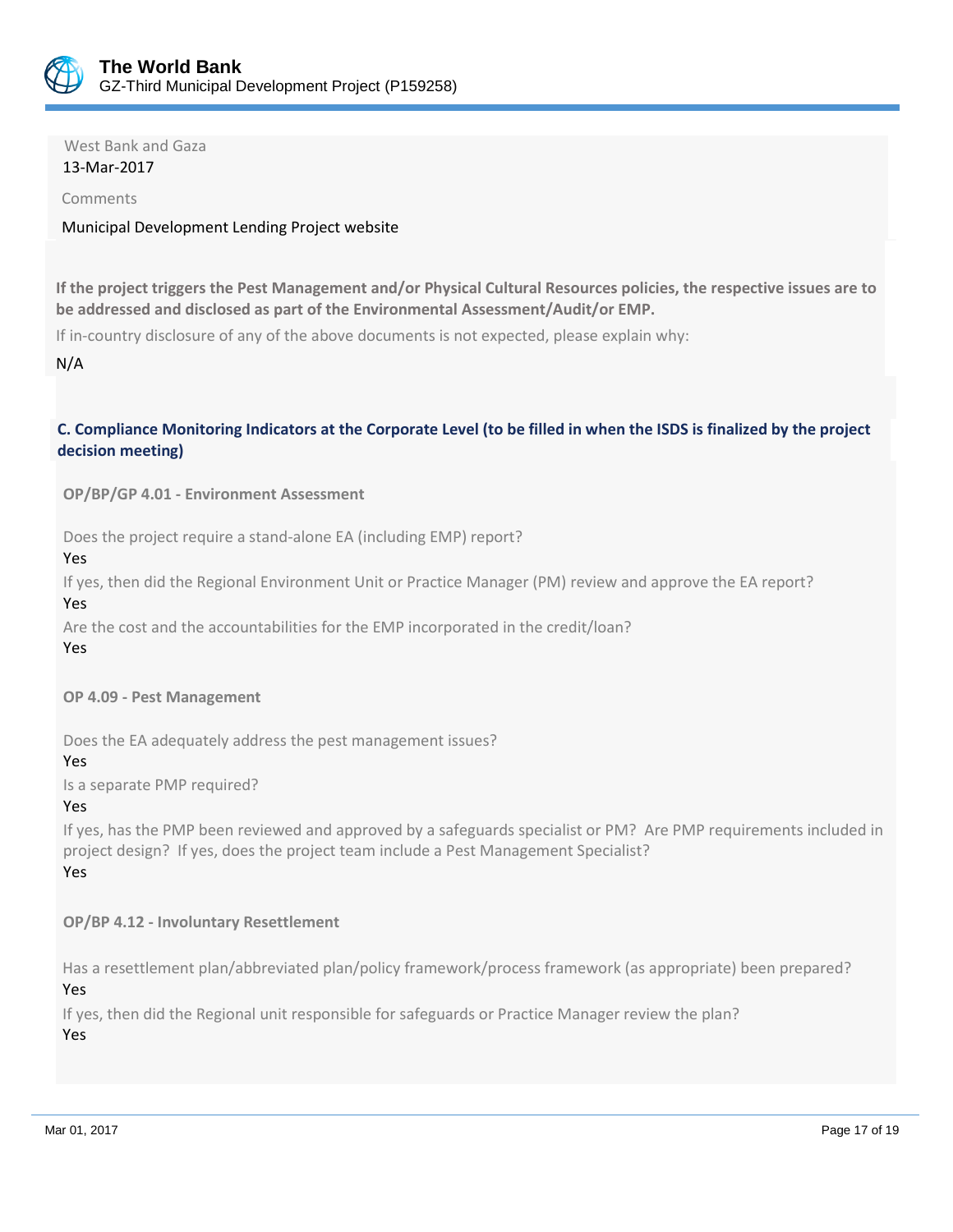

**The World Bank Policy on Disclosure of Information**

Have relevant safeguard policies documents been sent to the World Bank's Infoshop?

#### Yes

Have relevant documents been disclosed in-country in a public place in a form and language that are understandable and accessible to project-affected groups and local NGOs?

# Yes

# **All Safeguard Policies**

Have satisfactory calendar, budget and clear institutional responsibilities been prepared for the implementation of measures related to safeguard policies?

#### Yes

Have costs related to safeguard policy measures been included in the project cost?

#### Yes

Does the Monitoring and Evaluation system of the project include the monitoring of safeguard impacts and measures related to safeguard policies?

### Yes

Have satisfactory implementation arrangements been agreed with the borrower and the same been adequately reflected in the project legal documents?

#### Yes

# **CONTACT POINT**

#### **World Bank**

Ellen Hamilton Lead Urban Specialist

Noriko Oe Urban Specialist

Rama Krishnan Venkateswaran Lead Financial Management Specialist

### **Borrower/Client/Recipient**

Palestine Liberation Organization (For The Benefit of the Palestinian Authority)